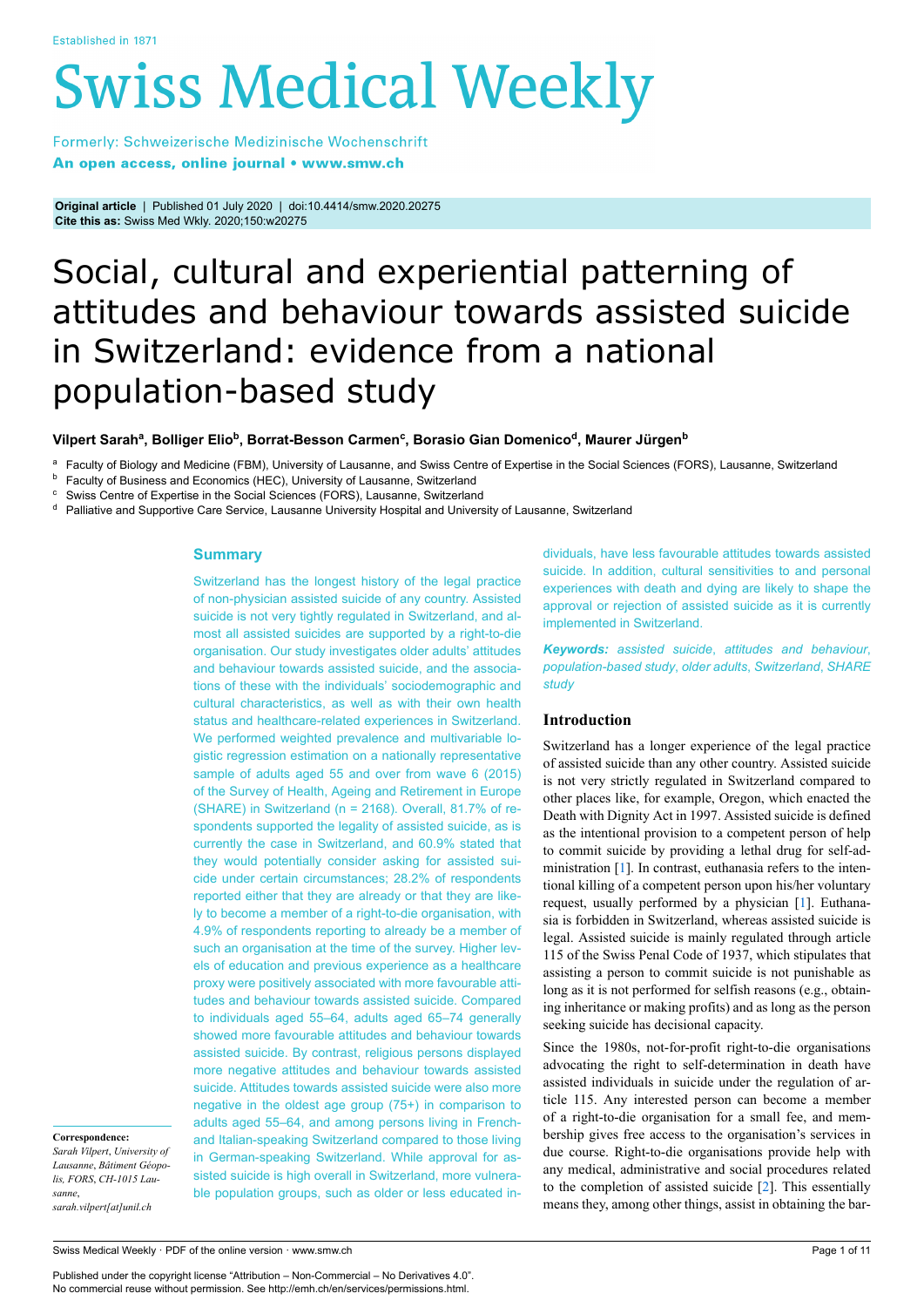biturate, document the entire procedure and accompany the assisted suicide-seeking person and her/his family. The eligibility criteria for assisted suicide are defined by the internal regulations of the association and include the person being capable of discernment and expressing a persistent and repeated desire to die.

Almost all assisted suicides in Switzerland are supported by a right-to-die organisation [[3](#page-8-2), [4\]](#page-8-3). In 2016, assisted suicides represented 1.4% of all deaths in Switzerland [\[5\]](#page-8-4), and of the 928 people who died by assisted suicide, 86% were aged 65 years or older. Deaths by assisted suicide in Switzerland have been systematically recorded since 2009, and their number more than tripled between 2009 and 2016.

Assisted suicide in Switzerland is subject only to relatively "open" regulation [[6](#page-8-5)]. This legal situation has been challenged several times by Swiss parliamentarians asking for the creation of a more detailed legal framework to regulate the practice of assisted suicide [\[7\]](#page-8-6). However, after several unsuccessful attempts to expand the law regarding assisted suicide, in 2011 the Federal Council made the decision to maintain the status quo, stating that the current regulation was sufficient to prevent potential abuses of the practice of assisted suicide [[2](#page-8-1)]. The government claimed that the various legal instruments in force, as well as the medical code of ethics, mean administering criminal, administrative or civil sanctions would already be possible in all cases of abuse. Accordingly, the system was claimed to have the advantage of ensuring a balance between respect for the right to self-determination and the State's duty to protect all citizens [[7](#page-8-6)]. This view, however, is highly controversial [[8](#page-8-7)]. Comparative data from various nations suggest that the current regulation of assisted suicide in Switzerland may have played a role in the increase in the number of assisted deaths that has occurred over the last decade [\[9\]](#page-8-8).

Since this decision by the Federal Council, support for assisted suicide in the general population has – to the best of our knowledge – not been assessed. Most studies on the topic have focused on the occurrence of deaths by assisted suicide  $[10-15]$  $[10-15]$  $[10-15]$  and only a few have analysed public opinions regarding the practice of assisted suicide in Switzerland. One study, conducted in 2009, showed that the majority of people aged 15 and over in Switzerland consider euthanasia and assisted suicide morally acceptable, and that they largely agree with the legality of these practices [[4](#page-8-3)]. However, the levels of moral and legal agreement often vary depending on the health status, medical condition and prognosis of the patient requesting a voluntary ending to their life, for example whether or not the patient is terminally ill, has aged-related comorbidities or has an aged-related neurodegenerative disorder, among other considerations [[4](#page-8-3)]. According to another study, from 2010, one third of adults aged 15 and over in Switzerland stated that they might consider asking for assisted suicide if they had an incurable disease [[16\]](#page-8-11).

Switzerland has three main linguistic regions: a German-, a French- and an Italian-speaking region. These regions differ culturally as well as linguistically, as shown by, for example, distinct attitudes towards work and different voting behaviours across linguistics regions [[17\]](#page-8-12). Culture might also shape the way people consider assisted suicide, since

Swiss Medical Weekly · PDF of the online version · www.smw.ch

Published under the copyright license "Attribution – Non-Commercial – No Derivatives 4.0". No commercial reuse without permission. See http://emh.ch/en/services/permissions.html.

the conception of death and dying is heavily influenced by culture [\[18](#page-8-13)].

Views on euthanasia and assisted suicide may also be affected by personal experiences with the care of terminally ill relatives or close friends and/or by being a surrogate in medical decision-making. Non-professionals involved in the regular care of seriously ill individuals experience a psychological and physical burden and can find participating in social activities challenging [[19\]](#page-8-14). In addition, making medical decisions on behalf of a loved one can also cause negative emotional stress [\[20](#page-8-15)]. People who have been closely involved in end-of-life (EOL) situations may be more inclined towards wanting their loved ones to avoid these experiences. To this end, they may be more likely to engage in EOL planning, for example by completing advance directives [[21\]](#page-8-16), but also by considering the possibility of assisted suicide.

The practice of euthanasia and assisted suicide is controversial and raises many concerns, including the risk of continuous expansion of the criteria permitting access to these practices, which is often referred to as the "slippery slope" problem, or the risk of outright abuse [\[22](#page-8-17)]. In ageing societies that face important social and economic challenges, assisted suicide and/or euthanasia may be viewed as a tool to reduce the social and cost-related pressures associated with the potential care requirements of sick older persons. In such a context, there may be a risk that people seek assisted suicide and/or euthanasia to avoid feeling guilty about becoming a burden to their family and/or to society [\[23](#page-8-18)]. Vulnerable population groups, such as older persons, those with lower levels of education or individuals without relatives to care for them, may be especially exposed to such pressures when becoming ill [[24\]](#page-8-19), even though existing data on assisted suicide and/or euthanasia do not seem to provide much support for the hypothesis of widespread abuse or misuse of these practices [[25\]](#page-8-20).

Population-based data on behaviour regarding membership of right-to-die organisations are still lacking, as are data on attitudes towards assisted suicide following the Swiss government's renewed decision not to expand assisted suicide regulation. Our study explores assisted suicide-related attitudes and behaviour and their determinants in a nationally representative sample of adults aged 55 and over in Switzerland. Firstly, we describe older adults' general support for the practice of assisted suicide, whether or not they would consider assisted suicide as an EOL option for themselves, and their behaviour in terms of current or intended future membership of a right-to-die organisation. Secondly, we investigate sociodemographic patterning of attitudes and behaviour towards assisted suicide and how these are shaped by culture and previous experience as a healthcare proxy.

#### **Methods**

Our data come from Swiss participants in the Survey of Health, Ageing and Retirement in Europe (SHARE) from 2015 [\[26](#page-8-21)]. Specifically, our outcomes of interest and our selected explanatory variables originate from a paper-andpencil questionnaire aimed at exploring individual preferences, knowledge, attitudes and behaviours towards EOL planning [\[27](#page-8-22)]. This questionnaire was developed by the authors and administrated as part of the sixth wave of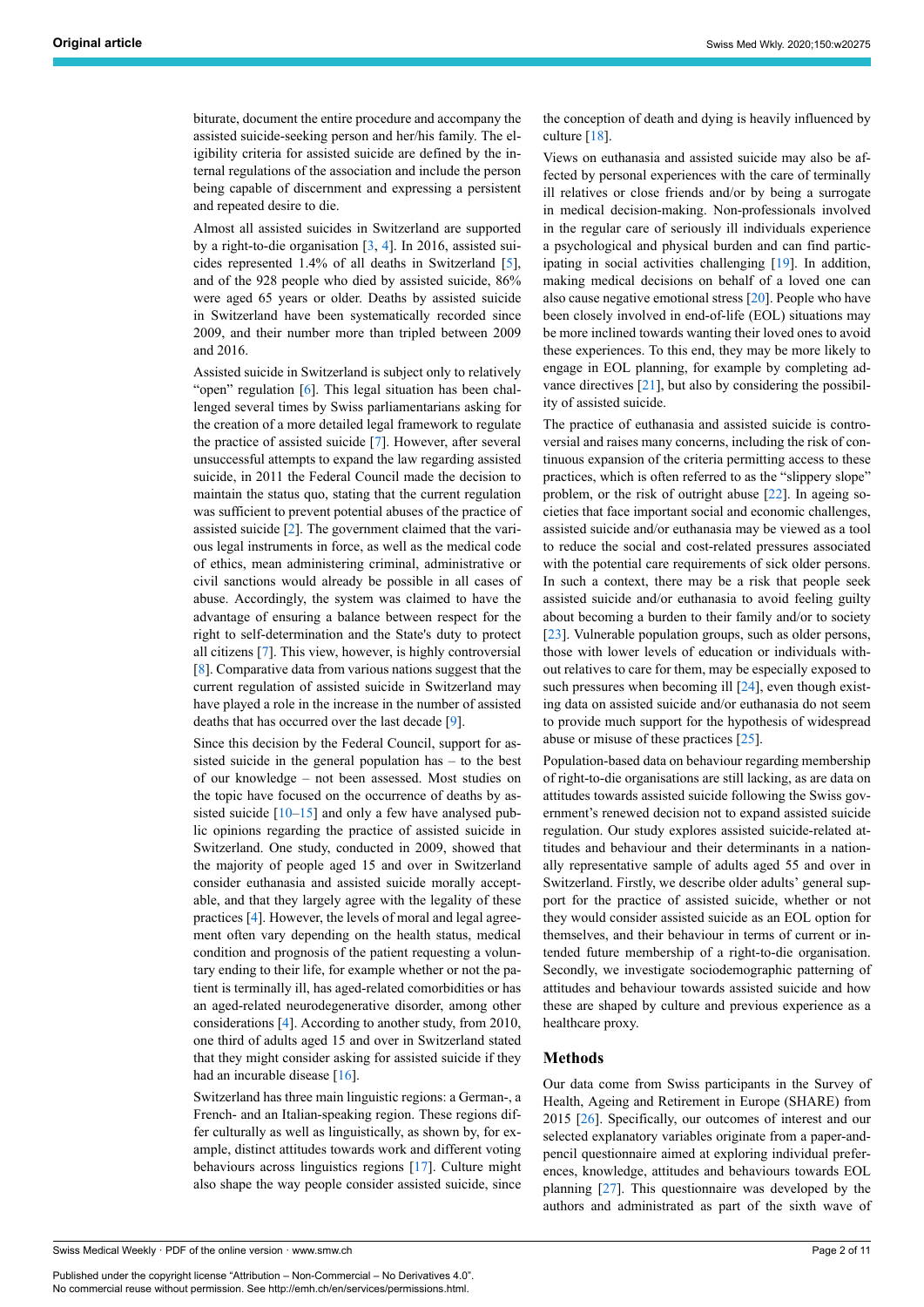SHARE in Switzerland. SHARE is a longitudinal, interdisciplinary and cross-national data infrastructure that comprises individual-level information on the health, socioeconomic status, social and family networks and other life circumstances of persons aged 50 and over from 27 European countries and Israel. Overall, 2806 respondents participated in the face-to-face interview of wave 6 (2015) of SHARE in Switzerland, and 94% of those respondents also filled out our 15-page self-completion EOL questionnaire. At the time of sampling, the Swiss SHARE study was designed to be nationally representative of community-dwelling individuals aged 50 and older and their partners. However, as the Swiss SHARE sample was last refreshed in 2011, we only retained adults aged 55 and over for our analyses, since respondents aged 50–54 in 2015 could only enter SHARE as partners and are therefore not representative of the general population aged 50–54. Our final analytical sample consists of 2549 respondents.

#### **Measures**

#### *Outcome variables*

Our study considers five outcomes based on four questions about attitudes and behaviours towards assisted suicide. We asked respondents (1) whether or not they support the legality of assisted suicide, as is the case in Switzerland (yes, no) and (2) whether or not they could imagine circumstances under which they would consider requesting assisted suicide for themselves (yes, no). We constructed a measure of (3) current or planned future membership of a right-to-die organisation by grouping respondents who declared either that they (a) were already a member of a right-to-die organisation or (b) would "very likely" or "for sure" become a member of such an organisation some day in the future. Finally, we also present data on (4) current membership (yes, no) and, for those who are not currently members, (5) intended future membership of a right-to-die organisation ("for sure" and "very likely" vs "not very likely" and "certainly not") separately. We refer to outcomes  $(1)$ ,  $(2)$ ,  $(3)$ , and  $(5)$  as "attitudes" towards assisted suicide while considering outcome (4) a "behaviour".

#### *Independent variables*

The key independent variables of our analyses are related to the respondents' sociodemographic, cultural and experiential characteristics. The sociodemographic characteristics included in our models are gender, age group (55–64; 65–74; 75+), education level, living with a partner in the same household (yes, no), and having living children (yes, no). Education level was measured according to the ISCED1997 classification [[28\]](#page-8-23) and grouped into three categories: levels 0–2 (pre-primary, primary and lower secondary education), labelled "low education"; levels 3–4 (upper and post-secondary education), labelled "medium education", and levels 5–6 (first and second stages of tertiary education), labelled "high education". Cultural characteristics refer to the interview language (German, French or Italian), which is related to the three Swiss linguistic regions. Language is commonly used as a proxy for cultural differences between the linguistic regions in Switzerland [[29,](#page-8-24) [30\]](#page-8-25). In addition, we also included the respondents' place of residence (urban vs rural areas) as an explanatory variable in the model. Moreover, we used the respondents'

religiosity, as measured through their self-reported practice of prayer, as an explanatory variable, distinguishing individuals who never pray from those who pray at least occasionally. Experiential characteristics included the respondents' health, as measured by their self-rated health status (poor/fair vs good/very good/excellent) and their self-reported limitations in activities of daily living (ADLs) (no limitation vs 1+ limitation(s)). We also included experience as a healthcare proxy, measured as previous involvement in making medical decisions on behalf of a relative or friend.

#### **Missing values and imputations**

Across the 15 variables used in our analysis, proportions of missing values ranged from 0% to 7% across items, with 80% of all cases being complete, with no missing items (supplementary [table S1](#page-10-0) in appendix 1 details the distribution of missing values). Since Little's tests [\[31](#page-8-26)] rejected the null hypothesis that the missing values were missing completely at random (MCAR), multiple imputations by chained equations were used to handle the presence of missing values in our data. Two hundred imputed datasets were computed in order to calculate asymptotically correct standard errors of our estimates. The imputation equations were based on all the sociodemographic characteristics, health status and linguistic region. Parameter estimates and standard errors of the logistic regression models based on the imputed data sets were calculated using Rubin's formulas [[32\]](#page-8-27). These estimates and standard errors, and the resulting patterns of statistical significance of the different logistic regression models, were largely comparable between the analyses based on the imputed data and those based on the corresponding complete case analyses. However, statistical precision was somewhat higher when using the imputed data.

#### **Statistical analysis**

We first present weighted proportions of selected characteristics of our final analytical sample based on the imputed data. Second, we show the weighted prevalences of our outcomes of interest along with their 95% confidence intervals. Third, associations between attitudes and behaviour towards assisted suicide and our independent variables are explored using multivariable logistic regression models. We computed the corresponding average partial effects (APEs) to facilitate the interpretation of the results of the logistic regression models. APEs describe how the average conditional probability of outcome Y given explanatory variables X,  $P(Y = 1$  given X), changes with a one unit change (say, from zero to one in the case of a dummy explanatory variable) in a given independent variable X while holding all other variables at their observed values. Estimated standard errors account for clustering at the household level to correct for potential unobserved dependencies between two observations coming from the same household. Data management and all statistical analyses were conducted using Stata SE 15.0 (StataCorp LLC, College Station).

#### **Ethical approval**

Our study obtained ethical approval number 66/14 from the ethics committee of the canton of Vaud, Switzerland, in March 2014.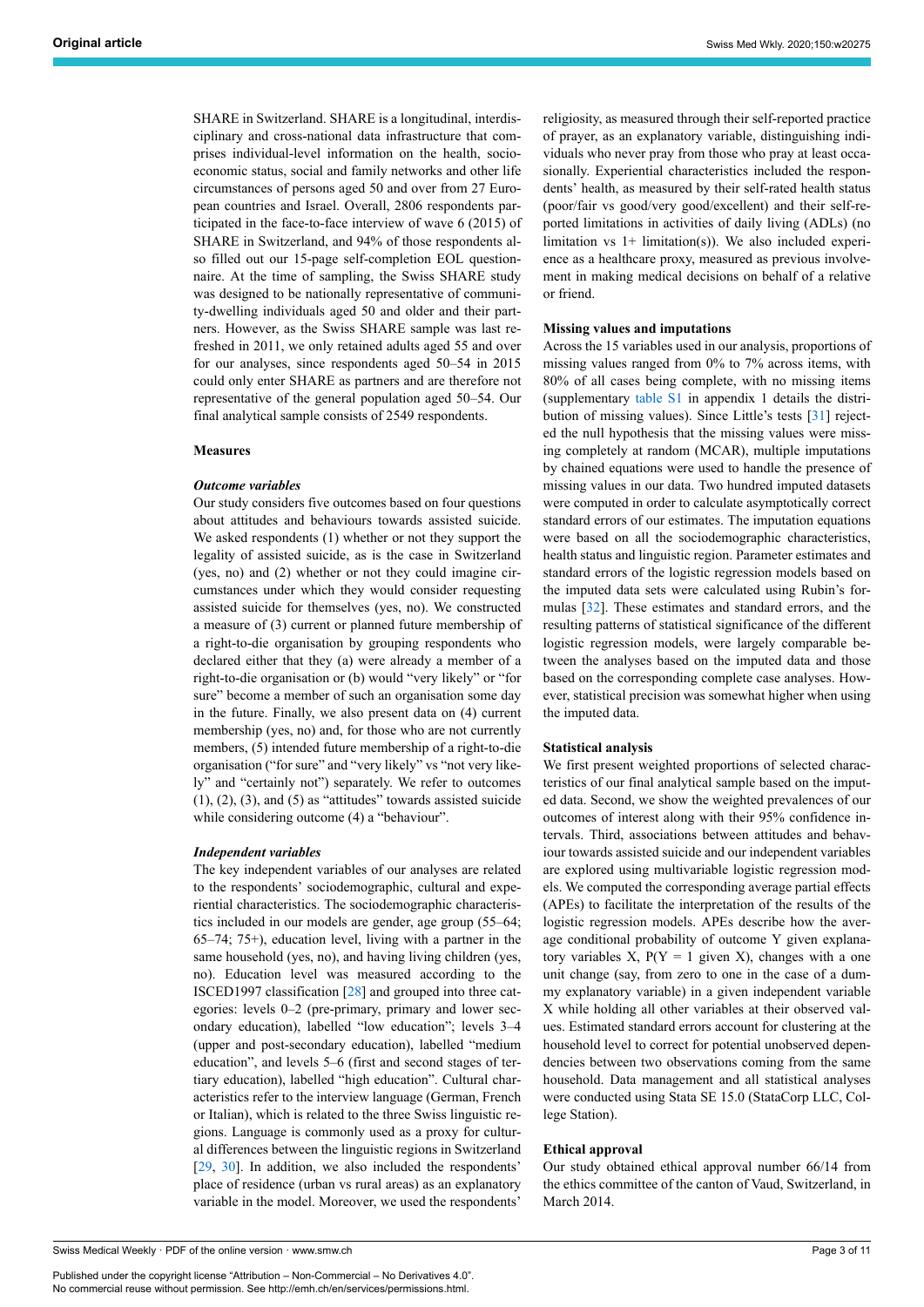#### **Results**

[Table 1](#page-3-0) presents the weighted respondent characteristics for our analytical sample. Half of our respondents were women (50%) and half were aged 55–64 (49.1%). A large majority had a medium education level (69.7%), lived with their partner (71.6%), had children (82.4%) and lived in the German-speaking part of Switzerland (75%). Most of our respondents declared themselves to be in good to excellent health (82.3%); only 6.2% reported having at least one limitation in their activities of daily living. Finally, 18.3% of our respondents had previous experience as a healthcare proxy.

[Figure 1](#page-3-1) shows the weighted prevalences of different attitudes and behaviour towards assisted suicide among adults aged 55+ in Switzerland. A large majority (81.7%) of our respondents supported the legality of assisted suicide, as is the case in Switzerland, and 60.9% of respondents reported that they would consider asking for assisted suicide under certain circumstances. In addition, 28.2% of respondents reported either that they were a member of a right-to-die organisation or that they were likely become a member of such an organisation some day in the future. 4.9% of respondents were already members of such an organisation at the time of the survey.

[Table 2](#page-4-0) presents the APEs, estimated from the multivariable logistic regression models, of the attitudes and behaviour towards assisted suicide stratified by the sociodemographic, cultural and experiential characteristics of the respondents. Compared to men, women were more likely to already be (APE: 2.2,  $p \le 5\%$ ) or to plan to become (APE: 4.3,  $p \le 5\%$ ) members of a right-to-die organisation. Older respondents  $(75+)$  had – on average – more negative attitudes towards assisted suicide than less old adults (55–64), but only the associations with potential use of assisted suicide (APE:  $-6.2$ , p <5%) and potential future membership of a right-to-die organisation (APE: −8, p

<span id="page-3-0"></span>

|                                                               | Weighted proportion (%) | (95% confidence interval) |
|---------------------------------------------------------------|-------------------------|---------------------------|
| Sociodemographic characteristics                              |                         |                           |
| Women                                                         | 50.0                    | (47.9, 52.0)              |
| Age groups                                                    |                         |                           |
| $55 - 64$                                                     | 49.1                    | (46.5, 51.7)              |
| $65 - 74$                                                     | 28.3                    | (26.2, 30.4)              |
| $75+$                                                         | 22.6                    | (20.7, 24.6)              |
| <b>Education level</b>                                        |                         |                           |
| Low education                                                 | 12.9                    | (11.3, 14.4)              |
| Medium education                                              | 69.7                    | (67.5, 71.9)              |
| High education                                                | 17.5                    | (15.6, 19.4)              |
| Partner living in household                                   | 71.6                    | (69.3, 73.9)              |
| Having children                                               | 82.4                    | (80.3, 84.4)              |
| <b>Cultural characteristics</b>                               |                         |                           |
| Urban area                                                    | 47.0                    | (44.4, 49.7)              |
| Linguistic region                                             |                         |                           |
| German-speaking                                               | 75.0                    | (72.7, 77.3)              |
| French-speaking                                               | 22.4                    | (20.2, 24.6)              |
| Italian-speaking                                              | 2.6                     | (1.8, 3.4)                |
| Practice of prayer                                            | 67.7                    | (65.3, 70.1)              |
| <b>Experiential characteristics</b>                           |                         |                           |
| Self-rated health: (very) good/excellent                      | 82.3                    | (80.5, 84.2)              |
| 1+ limitations in activities of daily living                  | 6.2                     | (5.1, 7.3)                |
| Participation in making medical decisions for relative/friend | 18.3                    | (16.6, 20.4)              |

<span id="page-3-1"></span>

Swiss Medical Weekly · PDF of the online version · www.smw.ch

Published under the copyright license "Attribution – Non-Commercial – No Derivatives 4.0". No commercial reuse without permission. See http://emh.ch/en/services/permissions.html.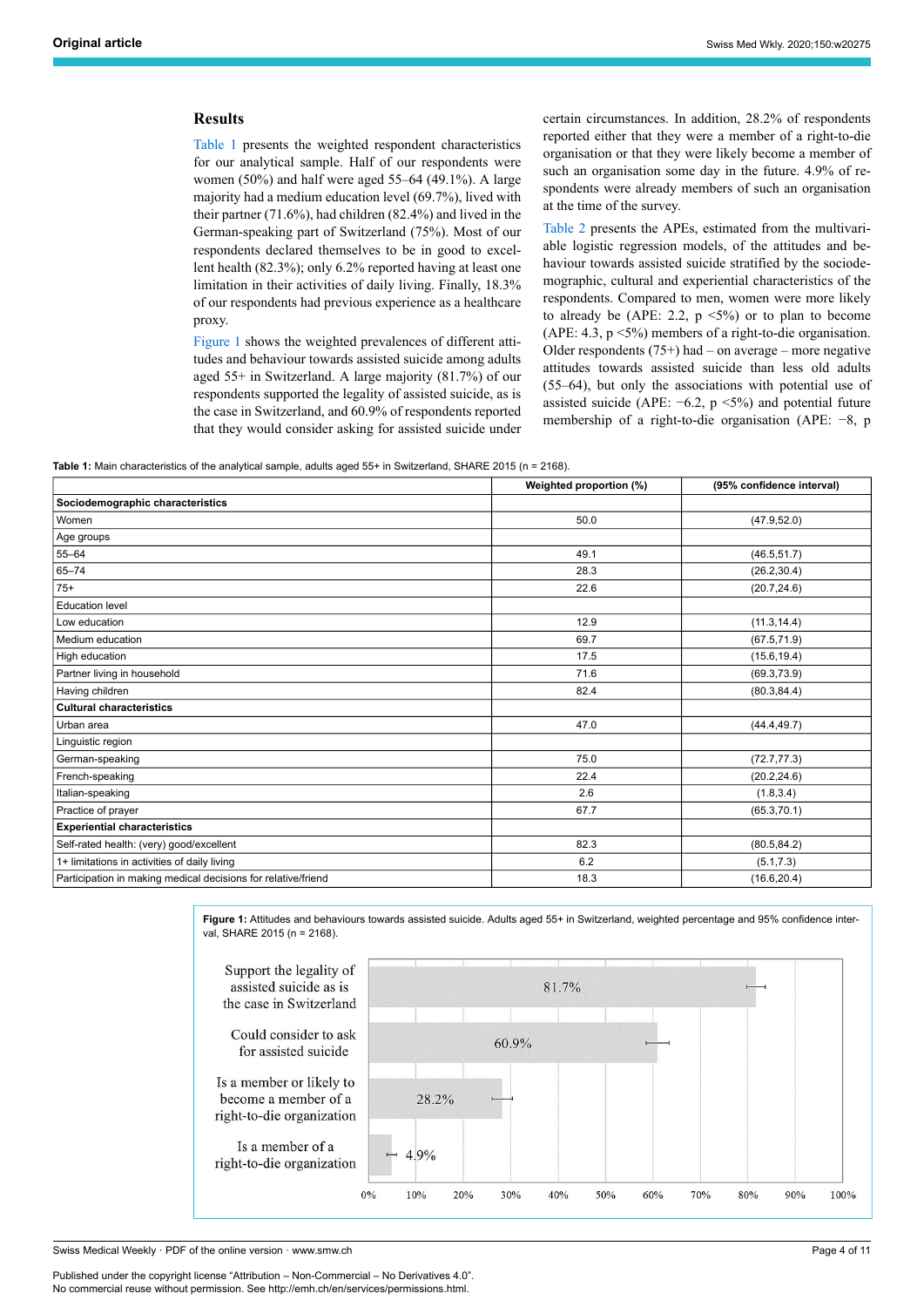$\leq 0.1\%$ ) are statistically significant at the 5% level. On the other hand, older respondents were more likely to already be members of a right-to-die organisation (APE: 6.7, p <0.1%). Respondents aged 65–74 displayed more positive attitudes and behaviour towards assisted suicide than those aged 55–64. However, in this age group only the associations with support for assisted suicide (APE: 4.4, p <5%) and current (APE: 2.4,  $p \le 5\%$ ) or potential future (APE: 4.9, p <5%) membership of a right-to-die organisation are statistically significant.

We also find a positive monotonic association between education and assisted suicide attitudes and behaviour: the higher the education level of a respondent, the more favourable was their attitudes and behaviour towards assisted suicide. Thus, compared to respondents with low education levels, respondents with medium and high education levels were more likely to support the legality of assisted suicide (APE medium education: 6.4,  $p \le 5\%$ ; APE high education: 12.7,  $p \le 0.1\%$ ), more likely to potentially

consider using assisted suicide under certain circumstances (APE medium education: 9.6,  $p$  <1%; APE high education: 17.2,  $p \le 0.1\%$ ), and more likely to already be (APE medium education: 4.3,  $p \le 0.1\%$ ; APE high education: 6.8,  $p \le 0.1\%$ ) or to plan to become (APE medium education: 10.9, p <0.1%; APE high education: 17.3, p <0.1%) a member of a right-to-die organisation. Furthermore, having children was negatively associated with the presence of favourable attitudes (not statistically significant) and the corresponding behaviour (APE: −5.5, p <1%) towards assisted suicide.

French-speaking and Italian-speaking respondents were less likely to show favourable attitudes and behaviour towards assisted suicide than German-speaking respondents, although these associations were not always statistically significant. Compared to respondents from the Germanspeaking regions of Switzerland, Italian-speaking respondents were less likely to support assisted suicide (APE:  $-17.2$ , p <1%) or to consider potentially using assisted sui-

<span id="page-4-0"></span>

| Table 2: Average partial effects (APEs) based on logistic regressions of attitudes and behaviour towards assisted suicide by sociodemographic and family characteristics, self- |
|---------------------------------------------------------------------------------------------------------------------------------------------------------------------------------|
| rated health status, practice of prayer, experience as a healthcare proxy and geographical location in adults aged 55+ in Switzerland, SHARE 2015.                              |

|                                                                        | Support the legality of as-<br>sisted suicide as is the<br>case in Switzerland | Could consider asking<br>for assisted suicide | Is a member or likely to<br>become a member of a<br>right-to-die organisation | Is a member of a right-<br>to-die organisation | Is likely to become a<br>member of a right-to-die<br>organisation <sup>†</sup> |
|------------------------------------------------------------------------|--------------------------------------------------------------------------------|-----------------------------------------------|-------------------------------------------------------------------------------|------------------------------------------------|--------------------------------------------------------------------------------|
|                                                                        | APE (95% CI)                                                                   | APE (95% CI)                                  | APE (95% CI)                                                                  | APE (95% CI)                                   | APE (95% CI)                                                                   |
| Sociodemographic characteristics                                       |                                                                                |                                               |                                                                               |                                                |                                                                                |
| Women                                                                  | 1.2                                                                            | $-1.3$                                        | $4.3^{\circ}$                                                                 | $2.2^*$                                        | 2.4                                                                            |
|                                                                        | $(-1.8, 4.1)$                                                                  | $(-5.3, 2.6)$                                 | (0.7, 8.0)                                                                    | (0.5, 3.9)                                     | $(-1.1, 5.9)$                                                                  |
| Age groups                                                             |                                                                                |                                               |                                                                               |                                                |                                                                                |
| 55-64 (ref.)                                                           | $\overline{a}$                                                                 |                                               |                                                                               |                                                |                                                                                |
| $65 - 74$                                                              | $4.4^{\star}$                                                                  | 0.8                                           | $4.9^{\circ}$                                                                 | $2.4$ <sup>*</sup>                             | 2.8                                                                            |
|                                                                        | (0.5, 8.3)                                                                     | $(-4.1, 5.7)$                                 | (0.4, 9.4)                                                                    | (0.3, 4.5)                                     | $(-1.5, 7.2)$                                                                  |
| $75+$                                                                  | $-3.70$                                                                        | $-6.2$ <sup>*</sup>                           | $-2.0$                                                                        | $6.8***$                                       | $-8.0***$                                                                      |
|                                                                        | $(-8.4, 1.0)$                                                                  | $(-11.9,-0.6)$                                | $(-7.2, 3.2)$                                                                 | (3.5, 10.0)                                    | $(-12.6,-3.3)$                                                                 |
| <b>Education level</b>                                                 |                                                                                |                                               |                                                                               |                                                |                                                                                |
| Low education (ref.)                                                   | $\overline{\phantom{a}}$                                                       | $-$                                           | $\overline{\phantom{0}}$                                                      | $\qquad \qquad -$                              | $-$                                                                            |
| Medium education                                                       | $6.4^{\star}$                                                                  | $9.6^{**}$                                    | $10.9***$                                                                     | $4.3***$                                       | $8.0**$                                                                        |
|                                                                        | (1.0, 11.8)                                                                    | (3.2, 16.1)                                   | (5.6, 16.2)                                                                   | (2.4, 6.1)                                     | (3.1, 13.0)                                                                    |
| High education                                                         | $12.7***$                                                                      | $17.2***$                                     | $17.3***$                                                                     | $6.8***$                                       | $13.3***$                                                                      |
|                                                                        | (6.4, 18.9)                                                                    | (9.5, 24.9)                                   | (10.3, 24.3)                                                                  | (3.4, 10.2)                                    | (6.7, 20.0)                                                                    |
| Partner living in household                                            | 0.4                                                                            | 4.8                                           | 1.8                                                                           | 1.4                                            | 0.7                                                                            |
|                                                                        | $(-3.5, 4.4)$                                                                  | $(-0.4, 10.1)$                                | $(-3.1, 6.7)$                                                                 | $(-1.0, 3.8)$                                  | $(-3.9,5.3)$                                                                   |
| Having children                                                        | $-1.7$                                                                         | $-3.1$                                        | $-4.8$                                                                        | $-5.5$ **                                      | $-1.3$                                                                         |
|                                                                        | $(-6.1, 2.7)$                                                                  | $(-8.7, 2.5)$                                 | $(-10.6, 0.9)$                                                                | $(-9.5,-1.5)$                                  | $(-6.5, 4.0)$                                                                  |
| <b>Cultural characteristics</b>                                        |                                                                                |                                               |                                                                               |                                                |                                                                                |
| Urban area                                                             | $-1.1$                                                                         | $-0.6$                                        | 0.9                                                                           | 1.0                                            | 0.1                                                                            |
|                                                                        | $(-4.7, 2.4)$                                                                  | $(-5.0, 3.7)$                                 | $(-3.2, 5.0)$                                                                 | $(-1.2, 3.2)$                                  | $(-3.7, 3.9)$                                                                  |
| Linguistic region                                                      |                                                                                |                                               |                                                                               |                                                |                                                                                |
| German-speaking (ref.)                                                 | $\overline{a}$                                                                 |                                               |                                                                               |                                                | $\overline{\phantom{0}}$                                                       |
| French-speaking                                                        | $-4.4$                                                                         | $-17.5***$                                    | $-7.2$ <sup>**</sup>                                                          | $-1.2$                                         | $-6.8$ **                                                                      |
|                                                                        | $(-8.8, 0.0)$                                                                  | $(-22.9,-12.2)$                               | $(-11.9,-2.5)$                                                                | $(-3.8, 1.5)$                                  | $(-11.0,-2.5)$                                                                 |
| Italian-speaking                                                       | $-17.2$ <sup>**</sup>                                                          | $-15.9^{*}$                                   | $-6.2$                                                                        | $-3.1$                                         | $-4.2$                                                                         |
|                                                                        | $(-30.3,-4.2)$                                                                 | $(-29.0,-2.9)$                                | $(-16.7, 4.3)$                                                                | $(-7.3, 1.0)$                                  | $(-14.1, 5.6)$                                                                 |
| Practice of prayer                                                     | $-14.1***$                                                                     | $-17.8***$                                    | $-15.6***$                                                                    | $-4.1$ <sup>**</sup>                           | $-12.7***$                                                                     |
|                                                                        | $(-17.3,-10.9)$                                                                | $(-22.1,-13.5)$                               | $(-20.3,-11.0)$                                                               | $(-6.8,-1.5)$                                  | $(-17.2,-8.2)$                                                                 |
| <b>Experiential characteristics</b>                                    |                                                                                |                                               |                                                                               |                                                |                                                                                |
| Self-rated health: (very)                                              | 1.1                                                                            | 2.4                                           | $-2.3$                                                                        | $-1.6$                                         | $-0.5$                                                                         |
| good/excellent                                                         | $(-3.5, 5.6)$                                                                  | $(-3.2, 8.0)$                                 | $(-7.7, 3.2)$                                                                 | $(-4.6, 1.4)$                                  | $(-5.6, 4.6)$                                                                  |
| 1+ limitations in activities of                                        | $-1.0$                                                                         | $-0.1$                                        | 8.6                                                                           | 1.8                                            | $10.0*$                                                                        |
| daily living                                                           | $(-7.8, 5.7)$                                                                  | $(-8.6, 8.4)$                                 | $(-0.7, 17.9)$                                                                | $(-2.8, 6.3)$                                  | (0.5, 19.4)                                                                    |
| Participation in making med-<br>ical decisions for relative/<br>friend | $5.5***$<br>(1.6, 9.5)                                                         | 4.4<br>$(-0.8, 9.6)$                          | $7.5^{\ast\ast}$<br>(2.4, 12.6)                                               | $4.6$ **<br>(1.3, 7.8)                         | $4.9^{\star}$<br>(0.1, 9.7)                                                    |
| n (imputed data)                                                       | 2168                                                                           | 2168                                          | 2168                                                                          | 2168                                           | 2157                                                                           |

Average partial effects based on logistic regression models. All probabilities are multiplied by 100. Asterisks indicate levels of significance: \*\*\* <0.1%, \*\* 1%, \* 5% Interpretation of APEs: having a high education level increases the probability of supporting the legality of assisted suicide, as is the case in Switzerland, by 12.7 percentage points compared to having a low education level. † Only respondents who were not members of a right-to-die organisation at the time of the survey answered this question.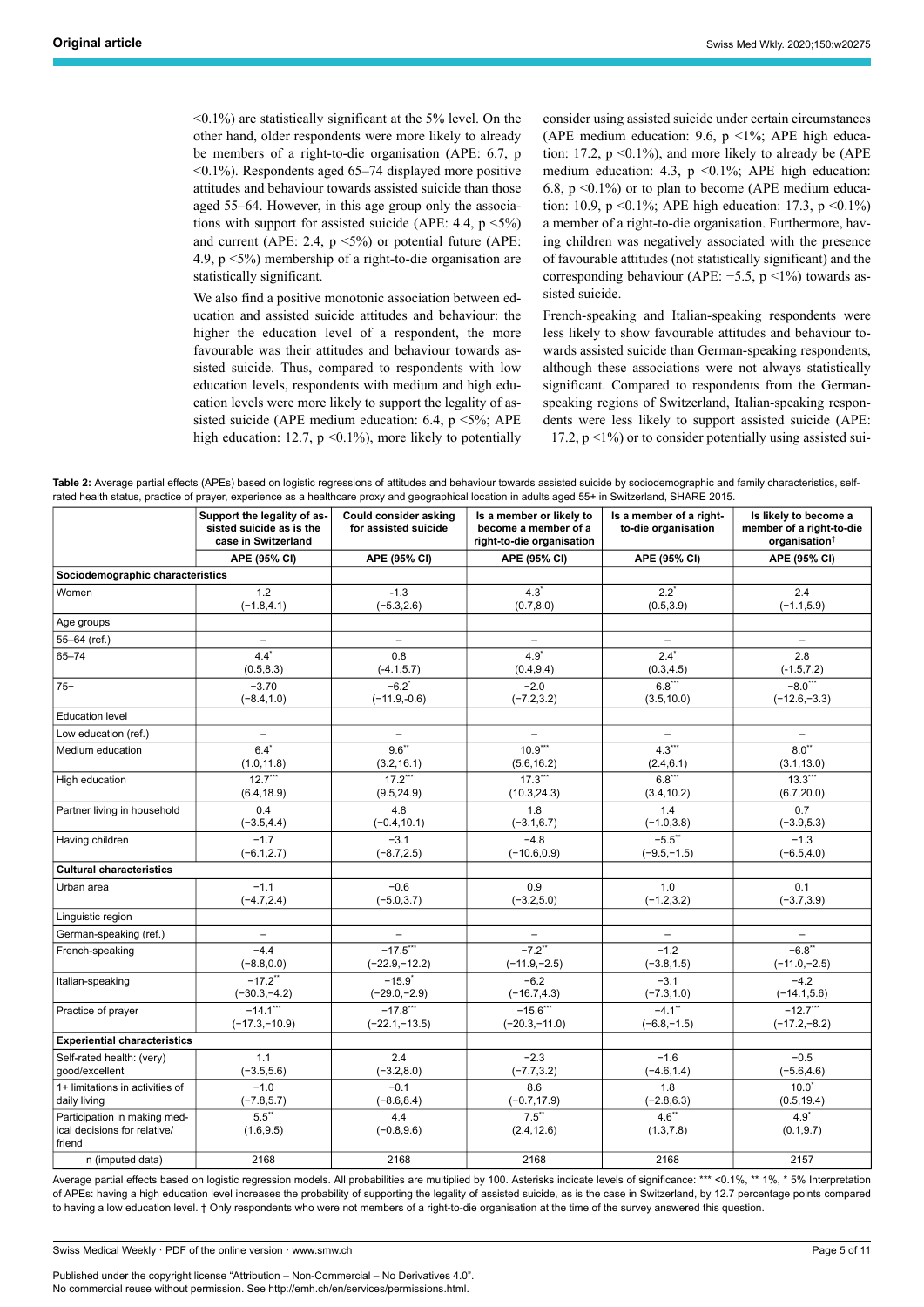cide in the future (APE:  $-15.9$ , p <5%), while Frenchspeaking respondents were also less likely to consider potentially using assisted suicide under certain circumstances (APE: −17.5, p <0.1%). In addition, French-speaking respondents were less likely to already be or to plan to become a member of a right-to-die organisation (APE: −7.2, p <1%) compared to German-speaking respondents.

The signs of the estimated associations of health status with assisted suicide-related attitudes and behaviour are different across our outcomes of interest, but the associations are generally not statistically significantly different from zero. However, having experience as a healthcare proxy was associated with positive attitudes and behaviour towards assisted suicide. Persons who had previous experience as a healthcare proxy were more likely to support assisted suicide (APE: 5.5,  $p \le 1\%$ ) and more likely to already be (APE: 4.6,  $p < 1\%$ ) or plan to become a member of a right-to-die organisation (APE: 7.5, p <1%). Finally, people who practiced prayer were significantly less likely to support assisted suicide (APE: −14.1, p <0.1%), to potentially use assisted suicide (APE:  $-17.8$ , p < 0.1%) and to already be (APE:  $-4.1$ , p <1%) or to plan to become a member of a right-to-die organisation (APE: −15.6, p <0.1%).

[Table S2](#page-10-1) in appendix 1 summarises the complete cases analysis.

#### **Discussion**

To the best of our knowledge, our study is the first to assess general and personal approval of assisted suicide in Switzerland among a nationally representative sample of adults aged 55 and over since the Swiss government reaffirmed the status quo concerning the regulation of assisted suicide in 2011. In addition, our study offers detailed insights into how assisted suicide attitudes and behaviour vary according to individuals' sociodemographic, cultural and experiential characteristics.

#### **Older adults generally support assisted suicide in Switzerland**

Our study shows high rates of support for assisted suicide (81.7%) and of potential use of assisted suicide for oneself (60.9%) among older adults in Switzerland. Several studies based on data from the European Values Study (EVS) and its sister studies have shown strong national variations in euthanasia acceptance, ranging from 1.44 to 6.81 on a ten-point scale (with ten indicating maximal acceptance) [[24,](#page-8-19) [33](#page-8-28)–[36\]](#page-8-29). In a review of studies on the acceptance of euthanasia, physician- and non-physician-assisted suicide in different population groups (ill and healthy people), Hendry et al. showed that two thirds of participants felt that euthanasia or assisted suicide was acceptable [[37\]](#page-8-30). Our findings are not directly comparable with the results of those studies for several reasons. First, the large majority of these studies asked about the practice of euthanasia and/or physician-assisted suicide, and seldom about nonphysician-assisted suicide, which is the current practice in Switzerland. Second, the reviewed practices were not necessarily legal in the considered study settings, which again is in contrast to the case for our study. Third, the samples of some of the studies included in the review involved patients with advanced medical conditions. Restricting our comparison to the Netherlands, i.e. a country where eu-

Published under the copyright license "Attribution – Non-Commercial – No Derivatives 4.0". No commercial reuse without permission. See http://emh.ch/en/services/permissions.html.

thanasia and physician-assisted suicide are legal, the level of favourable attitudes towards euthanasia in specific patient groups is close to our findings for assisted suicide in general: 85% of the general population in the Netherlands were reported to accept euthanasia requested by an incurable cancer patient with severe pain [[38\]](#page-8-31). Also similar to our findings, 63% of Dutch persons aged 64 and over stated that they would potentially consider euthanasia for themselves [\[39](#page-8-32)].

#### **Education is associated with individuals' attitudes towards assisted suicide**

We found that favourable attitudes towards assisted suicide were higher among respondents with higher education levels. While a majority of studies on the acceptance [\[24](#page-8-19), [34](#page-8-33)–[37\]](#page-8-30) and potential use [[39\]](#page-8-32) of euthanasia or assisted suicide report a positive relationship with education level, some studies have found no association of education with support for euthanasia or assisted suicide attitudes [[4](#page-8-3), [40](#page-8-34)], and some have even found negative education gradients in support for euthanasia or assisted suicide attitudes [[41,](#page-8-35) [42](#page-9-0)]. Education likely contributes to the development of personal values such as autonomy and personal freedom [\[43](#page-9-1), [44](#page-9-2)], and may have an empowering effect that increases the capacity for emancipation and self-determination. Based on Belgian data, Chambaere et al. observed that patients with higher education levels were more likely to withhold or withdraw from different EOL treatments but were also more likely to receive drugs for pain management. These results suggest that individuals with higher education levels may be more concerned with self-determination and control of their EOL decisions, as well as more actively involved in their own treatment decisions [[45\]](#page-9-3). Another study showed that individuals who report preferences for control over their EOL decisions and concerns regarding EOL-related mental and physical impairments are more likely to approve assisted suicide [[46\]](#page-9-4). Reasons why individuals with higher education levels are more likely to support assisted suicide may include that assisted suicide can help them to achieve self-determination in death and to limit potentially unwelcome overtreatment and suffering at the end of life.

#### **Older adults (75+) are less supportive of assisted suicide**

Lower importance of autonomy and self-determination in death for earlier generations may explain why older adults (75+) were less likely to support assisted suicide than their younger counterparts in our study. Individuals born before World War II grew up in a more hierarchical, religious and traditional societal context, where individualistic values were less prevalent [[47\]](#page-9-5). These generations may, therefore, be less concerned about controlling their EOL decisions than individuals from the post-World War II generation, who were exposed to more progressive ideas in the context of an increasingly secular society [[47\]](#page-9-5). Although the literature seems to provide only mixed evidence on patterns in the association of age with acceptance of any active ending of life, lower levels of support for such practices among older age groups have been observed in other cross-sectional studies, and are typically interpreted as due to cohort effects along the lines of those described above [\[34](#page-8-33), [35,](#page-8-36) [39](#page-8-32), [47](#page-9-5), [48](#page-9-6)]. These explanations seem to be further supported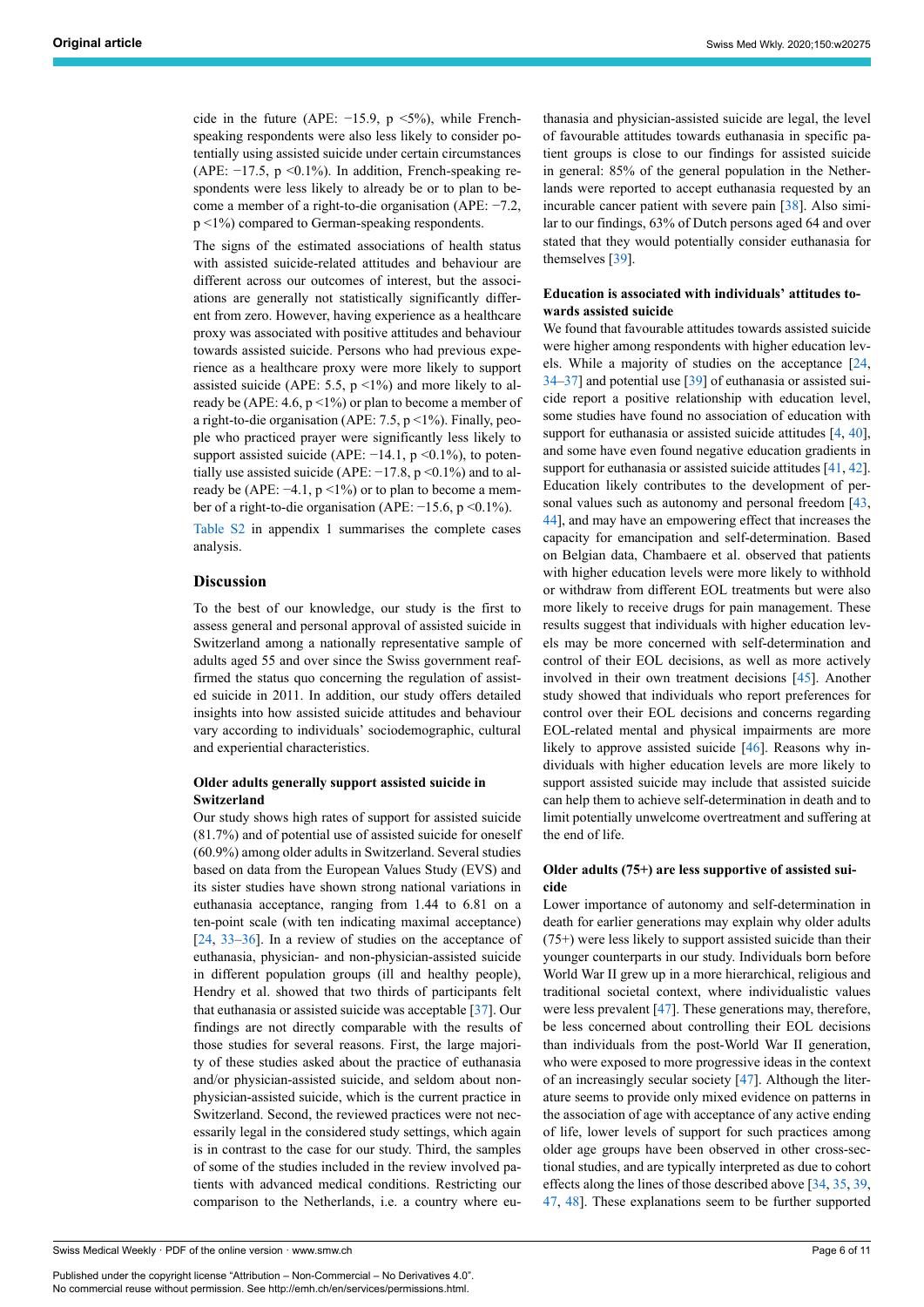by a cohort analysis of individuals aged 45 to 85 who were interviewed ten times over a 15-year period, which showed that chronological age does not appear to be a determinant of attitudes towards euthanasia, with non-decreasing levels of support as people aged [[49\]](#page-9-7).

While attitudes towards assisted suicide show strong cohort effects in our study, assisted suicide-related behaviour reveals age effects, with an increased likelihood of becoming a member of a right-to-die organisation with older age. This result shows that older individuals (75+) in favour of assisted suicide are more likely to take action and join a right-to-die organisation than less old adults (55–64), who may believe that they still have time to make that commitment.

#### **Experience as a healthcare proxy increases positive assisted suicide attitudes and behaviour**

In our study, previous participation in medical decisionmaking for relatives or friends was positively associated with both favourable attitudes and behaviour towards assisted suicide. Existing evidence regarding the associations of such experiences with views on euthanasia or assisted suicide is rather mixed, with some studies finding positive [[37\]](#page-8-30), no [\[50](#page-9-8)] or negative [\[42](#page-9-0)] associations between personal experiences with terminal illness of a relative or friend and/or being a family caregiver on the one hand and attitudes towards euthanasia or assisted suicide on the other. These diverging results may be attributable to heterogeneity in experiences as a healthcare proxy, including different levels of intensity of involvement in caring for and different types of illnesses of loved ones. In addition, different levels of closeness with the patient, differences in the quality of healthcare received and differences in the interactions with healthcare providers may explain the conflicting findings in the literature. Respondents' own health status, by contrast, did not show any systematic associations with attitudes or behaviour towards assisted suicide in our study. A study on attitudes towards EOL decisions in the Dutch general public also reported no association between poor self-rated health and euthanasia acceptance  $[38]$  $[38]$ , whereas some other studies have found a positive association of poor self-rated health with assisted suicide acceptance [[41\]](#page-8-35) and potential use of euthanasia [[48\]](#page-9-6).

#### **Attitudes towards assisted suicide differ between Swiss linguistic regions**

Our results show that older adults from Italian- and French-speaking Switzerland have more negative attitudes towards assisted suicide compared to those from Germanspeaking Switzerland. Significant differences in EOL healthcare utilisation [[51\]](#page-9-9), medical EOL practices [[52\]](#page-9-10) and place of death [\[53](#page-9-11)] across the three linguistic regions of Switzerland are well documented. Interestingly, these regional differences often correspond with the differences observed between Switzerland's neighbouring countries (Germany, Austria, France and Italy), which display patterns comparable to those of the Swiss regions with the same language and similar cultural characteristics. However, with regard to euthanasia acceptance, Italy (4.53), Austria (4.51) and Germany (4.69) have been found to have comparable mean scores to Switzerland (5.05), with only France (6.75) showing a higher score, where zero indicates that euthanasia is never justified and ten that euthana-

Published under the copyright license "Attribution – Non-Commercial – No Derivatives 4.0". No commercial reuse without permission. See http://emh.ch/en/services/permissions.html.

sia is always justified [[35\]](#page-8-36). In Belgium, another country with distinct linguistic communities where different languages also partly reflect differences in culture, Cohen et al. observed no major differences in euthanasia acceptance between Flanders and Wallonia among the general public [\[54](#page-9-1)]. These authors did, however, report important differences in attitudes towards and the practice of euthanasia among Flemish and Walloon physicians, with cultural factors seeming to play an important role. More specifically, compared to Flemish physicians, Walloon physicians were more likely to declare that a physician's duty is always to preserve life and were less likely to agree that euthanasia can form part of good EOL care. Comparing deaths at home or in care homes between the Flemish- and the Walloon-speaking communities, van den Block et al. found a higher prevalence of potentially life-shortening EOL decisions and a lower prevalence of continuous deep sedation in the Flemish-speaking community [[55\]](#page-9-2). According to the authors, similar differences can also be found in the medical cultures of Southern and Northern Europe. Comparable differences have also been observed in Switzerland, with French-speaking physicians being more reluctant to withhold or withdraw certain treatments from patients than German-speaking physicians [\[56](#page-9-12)]. These studies highlight differences in medical attitudes and practices regarding EOL decisions between physicians from different linguistic regions of the same country. These regional differences cannot be explained by structural differences, since these regions are part of the same country, are governed by a single legal healthcare system and have common guidelines regarding EOL practice. Therefore, they are probably cultural differences that may well reflect the attitudes of the people living in these regions towards EOL decisions.

#### **Religious older adults have less favourable attitudes and behaviour towards assisted suicide**

Practice of prayer was negatively associated with all five of our outcomes measuring older adults' approval of assisted suicide. Most studies considering the relationship between religiosity and euthanasia or assisted suicide have found a negative association between these two characteristics [[24,](#page-8-19) [34](#page-8-33)–[41,](#page-8-35) [50](#page-9-8), [57,](#page-9-4) [58](#page-9-13)]. In several religions, life is sacred and human beings are not allowed to decide the time of their death. As a consequence, individuals who believe and follow the teachings of such religions should be more likely to refuse euthanasia or assisted suicide, which is consistent with our data.

#### **Shared characteristics between members of right-todie organisations and individuals who died by assisted suicide**

The sociodemographic characteristics that were associated with membership of a right-to-die organisation in our study (being female, 65+, having higher education, no children and non-practice of prayer) also characterise the members of EXIT A.D.M.D, one of the main right-to-die organi-sations in Switzerland [\[59](#page-9-6)]. Furthermore, individuals who died through assisted suicide in Switzerland between 2003 and 2008 were more likely to be female, to live alone, to have secondary or tertiary education, and to have no religious affiliation [[12\]](#page-8-37). Although there is no direct link between being a member of a right-to-die organisation and seeking assisted suicide, people who agree with the prac-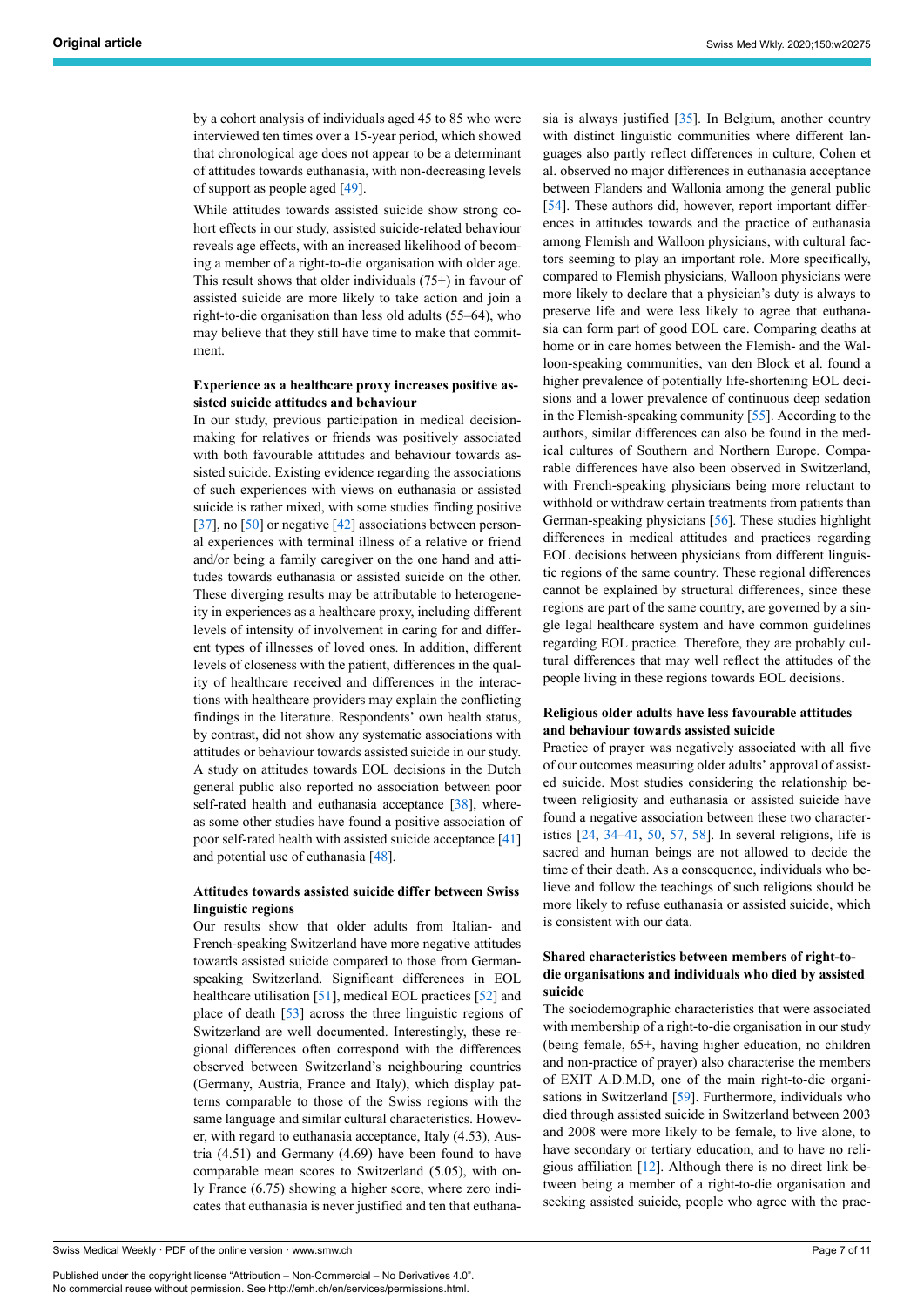tice of assisted suicide share similar characteristics with people who are registered with a right-to-die organisation or who died by assisted suicide. This consistency of associations across assisted suicide-related outcomes strongly suggests that our measures of assisted suicide-related attitudes and behaviour do indeed map onto actual assisted suicide-related behaviours outside of the context of our survey.

#### **Limitations**

Our study suffers from several limitations. First, although borderline cases of assisted suicide are widely publicised in local media, it is likely that not all individuals in Switzerland understand the exact regulation of assisted suicide and its differences from other countries where euthanasia and/or assisted suicide is legal. Thus, our study may not help to answer the question of whether or not the general population is satisfied with the current legal framework (or lack thereof) for assisted suicide in Switzerland, but rather might just show that the relatively "open" assisted suicide regulation that is currently in place is not a barrier to wide support for the practice of assisted suicide in Switzerland. Second, we measured attitudes and behaviour towards the practice of non-physician-assisted suicide, which is not directly comparable with the practice of euthanasia or physician-assisted suicide, which are what most other studies on public support for common assisted dying practices have investigated. However, several studies do not explicitly differentiate between the different practices of assisted suicide and/or euthanasia, as they often use a generic terminology such as "voluntary active ending of life". As a result, our results may provide interesting insights beyond the Swiss context, even if assisted suicide practice in Switzerland is not directly comparable to the corresponding practices in other countries. Third, while attitudes often predict behaviour  $[60]$  $[60]$ , the link between attitudes and behaviour may be less strong when asking healthy individuals to assess their likely future behaviour in the hypothetical situation of serious illness. However, some studies show that the link between attitudes and behaviour may be reliable even in the context of hypothetical EOL planning, as individuals' values relating to death and dying appear to be stable over time [[39\]](#page-8-32). Moreover, most people who die by assisted suicide have already made the decision to consider assisted suicide prior to their illness [\[14](#page-8-38)]. Thus, we consider our results likely to be predictive of a higher use of assisted suicide in specific population groups under certain circumstances.

#### **Conclusion**

The principles of autonomy and self-determination are generally highly valued by the Swiss population [\[61](#page-9-15)], and this importance of autonomy and self-determination is also reflected in the overall favourable attitudes towards assisted suicide among older adults observed in our study. However, assisted suicide-related attitudes and behaviour vary significantly with the individuals' sociodemographic and cultural characteristics, as well as with their previous experiences. In particular, population groups which could be considered more vulnerable to the misuse or outright abuse of euthanasia and assisted suicide, such as individuals with low levels of education or older adults (75+),

Published under the copyright license "Attribution – Non-Commercial – No Derivatives 4.0". No commercial reuse without permission. See http://emh.ch/en/services/permissions.html.

overall viewed the current practice of assisted suicide in Switzerland less favourably. Fears that more vulnerable population groups may be at greater risk of seeking assisted suicide do not, therefore, seem to be corroborated in Switzerland. A similar pattern was observed in an epidemiological study which showed that the actual use of assisted suicide in Switzerland is higher among persons with higher education levels, with Swiss nationality, and who live in neighbourhoods with a higher socioeconomic index [\[11\]](#page-8-39). Moreover, we found different cultural sensitivities towards assisted suicide across the three linguistic regions of Switzerland. These are likely to reflect different attitudes and approaches to death, which should be further investigated in future research. Finally, personal experience with death and dying, such as making EOL decisions for a loved one, also appears to make older adults view the practice of assisted suicide more favourably.

While the approval of assisted suicide is generally high in Switzerland, certain population groups appear to be more sceptical about the practice of assisted suicide. Our data suggest that differences in values (autonomy, self-determination), beliefs (religion) and culture may be important drivers of individuals' views of assisted suicide, even if other factors almost certainly also play a role. Some individuals might be opposed to assisted suicide because of the lack of regulation of the practice in Switzerland. Conversely, lack of knowledge about EOL issues and the available EOL care and planning options may lead individuals to view assisted suicide as a relatively straightforward solution to the complex issues and planning requirements presented by EOL care and dying. The risk that individuals see assisted suicide as a simple solution to the more complex challenges of EOL is real for two reasons. First, assisted suicide is widely reported in the Swiss media, whereas information about palliative care, advance directives and other forms of EOL planning is discussed less often. Second, there are significant knowledge gaps among the population regarding different EOL options [[62,](#page-9-16) [63](#page-9-17)]. Currently, only a small minority of individuals use assisted suicide. However, given the trend of increasing use of assisted suicide over the last few years, it is imperative that individuals are properly informed about the full range of available EOL options to ensure that every citizen can make informed decisions about EOL choices.

#### **Acknowledgments**

The authors are grateful to Prof. André Berchtold for his support and useful advice in conducting and reporting the data imputations. They also warmly thank Sylvia Goetze Wake for her support in the process of writing the paper in English.

This paper uses data from SHARE Wave 6 (DOI:[10.6103/](S:/EMH%20Daten/Swiss%20Medical%20Weekly/SMW%20Manuskripte%20erschienen/SMW%20f%C3%BCr%20EvMa%20Ablage/20275%20EM%2020-00014%20Original%20article/20275/en/10.6103/SHARE.w6.700) [SHARE.w6.700\)](S:/EMH%20Daten/Swiss%20Medical%20Weekly/SMW%20Manuskripte%20erschienen/SMW%20f%C3%BCr%20EvMa%20Ablage/20275%20EM%2020-00014%20Original%20article/20275/en/10.6103/SHARE.w6.700), see Börsch-Supan et al. (2013) for methodological details.

#### **Financial disclosure**

The SHARE data collection has been funded by the European Commission through FP5 (QLK6-CT-2001-00360), FP6 (SHARE-I3: RII-CT-2006-062193, COMPARE: CIT5-CT-2005-028857, SHARELIFE: CIT4-CT-2006-028812), FP7 (SHARE-PREP: GA N°211909, SHARE-LEAP: GA N°227822, SHARE M4: GA N°261982) and Horizon 2020 (SHARE-DEV3: GA N°676536, SERISS: GA N°654221), and by the DG for Employment, Social Affairs & Inclusion. Additional funding from the German Ministry of Education and Research, the Max Planck Society for the Advancement of Science, the U.S. National Institute on Aging (U01\_AG09740-13S2, P01\_AG005842, P01\_AG08291, P30\_AG12815, R21\_AG025169,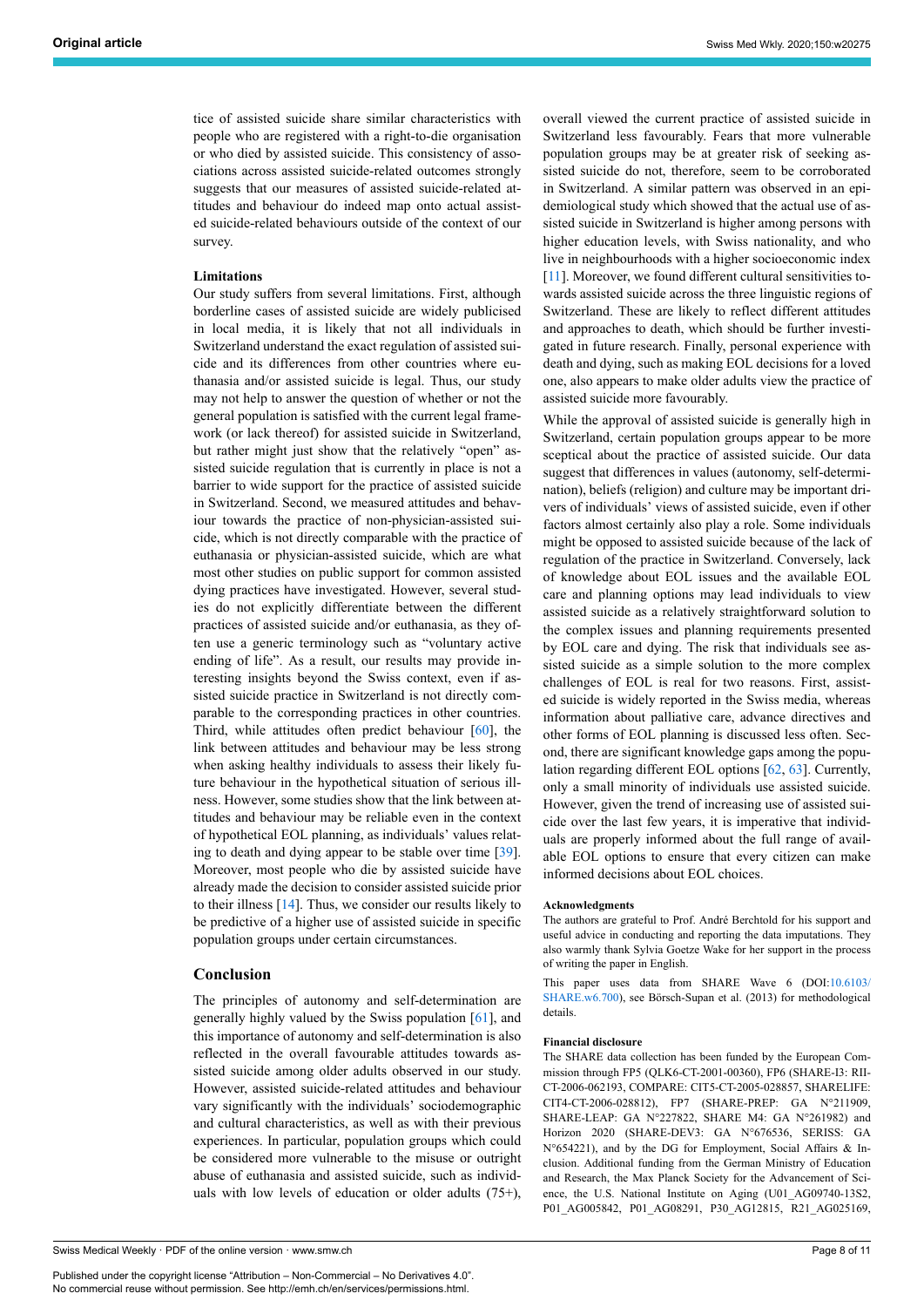Y1-AG-4553-01, IAG\_BSR06-11, OGHA\_04-064, HH-SN271201300071C), the Swiss National Sciences Foundation and various national funding sources is gratefully acknowledged (see [www.share-project.org](http://www.share-project.org/)).

#### <span id="page-8-18"></span><span id="page-8-17"></span>**Potential competing interests**

The authors declare that they have no competing interests.

#### <span id="page-8-19"></span><span id="page-8-0"></span>**References**

- 1 Materstvedt LJ, Clark D, Ellershaw J, Førde R, Gravgaard AM, Müller-Busch HC, et al.; EAPC Ethics Task Force. Euthanasia and physicianassisted suicide: a view from an EAPC Ethics Task Force. Palliat Med. 2003;17(2):97–101, discussion 102–79. doi: [http://dx.doi.org/10.1191/](http://dx.doi.org/10.1191/0269216303pm673oa) [0269216303pm673oa.](http://dx.doi.org/10.1191/0269216303pm673oa) [PubMed](http://www.ncbi.nlm.nih.gov/entrez/query.fcgi?cmd=Retrieve&db=PubMed&list_uids=12701848&dopt=Abstract).
- <span id="page-8-20"></span><span id="page-8-1"></span>2 Andorno R. Nonphysician-assisted suicide in Switzerland. Camb Q Healthc Ethics. 2013;22(3):246–53. doi: [http://dx.doi.org/10.1017/](http://dx.doi.org/10.1017/S0963180113000054) [S0963180113000054](http://dx.doi.org/10.1017/S0963180113000054). [PubMed.](http://www.ncbi.nlm.nih.gov/entrez/query.fcgi?cmd=Retrieve&db=PubMed&list_uids=23632255&dopt=Abstract)
- <span id="page-8-21"></span><span id="page-8-2"></span>3 Steck N, Egger M, Maessen M, Reisch T, Zwahlen M. Euthanasia and assisted suicide in selected European countries and US states: systematic literature review. Med Care. 2013;51(10):938–44. doi: [http://dx.doi.org/](http://dx.doi.org/10.1097/MLR.0b013e3182a0f427) [10.1097/MLR.0b013e3182a0f427](http://dx.doi.org/10.1097/MLR.0b013e3182a0f427). [PubMed](http://www.ncbi.nlm.nih.gov/entrez/query.fcgi?cmd=Retrieve&db=PubMed&list_uids=23929402&dopt=Abstract).
- <span id="page-8-22"></span><span id="page-8-3"></span>4 Schwarzenegger C, Manzoni P, Studer D, Leanza C. Was die Schweizer Bevölkerung von Sterbehilfe und Suizidbeihilfe hält. Jusletter. 2010.
- <span id="page-8-23"></span><span id="page-8-4"></span>5 FSO. Suicide assisté selon le sexe et l'âge. T14.03.04.01.14 ed. Neuchâtel: Federal Statistical Office; 2016.
- <span id="page-8-5"></span>6 Bosshard G, Fischer S, Bär W. Open regulation and practice in assisted dying. Swiss Med Wkly. 2002;132(37-38):527–34. [PubMed.](http://www.ncbi.nlm.nih.gov/entrez/query.fcgi?cmd=Retrieve&db=PubMed&list_uids=12508137&dopt=Abstract)
- <span id="page-8-24"></span><span id="page-8-6"></span>Le Conseil fédéral. Soins palliatifs, prévention du suicide et assistance organisée au suicide. Berne: Conférdération suisse. 2011.
- <span id="page-8-25"></span><span id="page-8-7"></span>8 Borasio GD. Suizidhilfe aus ärztlicher Sicht – die vernachlässigte Fürsorge. Schweiz Arzteztg. 2015;96(24):889–91. doi: [http://dx.doi.org/](http://dx.doi.org/10.4414/saez.2015.03545) [10.4414/saez.2015.03545](http://dx.doi.org/10.4414/saez.2015.03545).
- <span id="page-8-8"></span>9 Borasio GD, Jox RJ, Gamondi C. Regulation of assisted suicide limits the number of assisted deaths. Lancet. 2019;393(10175):982–3. doi: [http://dx.doi.org/10.1016/S0140-6736\(18\)32554-6](http://dx.doi.org/10.1016/S0140-6736(18)32554-6). [PubMed](http://www.ncbi.nlm.nih.gov/entrez/query.fcgi?cmd=Retrieve&db=PubMed&list_uids=30797600&dopt=Abstract).
- <span id="page-8-26"></span><span id="page-8-9"></span>10 Steck N, Zwahlen M, Egger M; Swiss National Cohort. Time-trends in assisted and unassisted suicides completed with different methods: Swiss National Cohort. Swiss Med Wkly. 2015;145:w14153. doi: <http://dx.doi.org/10.4414/smw.2015.14153>. [PubMed.](http://www.ncbi.nlm.nih.gov/entrez/query.fcgi?cmd=Retrieve&db=PubMed&list_uids=26099005&dopt=Abstract)
- <span id="page-8-39"></span><span id="page-8-28"></span><span id="page-8-27"></span>11 Steck N, Junker C, Zwahlen M; Swiss National Cohort. Increase in assisted suicide in Switzerland: did the socioeconomic predictors change? Results from the Swiss National Cohort. BMJ Open. 2018;8(4):e020992. doi: [http://dx.doi.org/10.1136/](http://dx.doi.org/10.1136/bmjopen-2017-020992) [bmjopen-2017-020992.](http://dx.doi.org/10.1136/bmjopen-2017-020992) [PubMed](http://www.ncbi.nlm.nih.gov/entrez/query.fcgi?cmd=Retrieve&db=PubMed&list_uids=29666138&dopt=Abstract).
- <span id="page-8-37"></span><span id="page-8-33"></span>12 Steck N, Junker C, Maessen M, Reisch T, Zwahlen M, Egger M; Swiss National Cohort. Suicide assisted by right-to-die associations: a population based cohort study. Int J Epidemiol. 2014;43(2):614–22. doi: <http://dx.doi.org/10.1093/ije/dyu010>. [PubMed](http://www.ncbi.nlm.nih.gov/entrez/query.fcgi?cmd=Retrieve&db=PubMed&list_uids=24550250&dopt=Abstract).
- <span id="page-8-36"></span>13 Steck N, Egger M, Zwahlen M; Swiss National Cohort. Assisted and unassisted suicide in men and women: longitudinal study of the Swiss population. Br J Psychiatry. 2016;208(5):484–90. doi: [http://dx.doi.org/](http://dx.doi.org/10.1192/bjp.bp.114.160416) [10.1192/bjp.bp.114.160416](http://dx.doi.org/10.1192/bjp.bp.114.160416). [PubMed](http://www.ncbi.nlm.nih.gov/entrez/query.fcgi?cmd=Retrieve&db=PubMed&list_uids=26743810&dopt=Abstract).
- <span id="page-8-38"></span><span id="page-8-29"></span>14 Gamondi C, Pott M, Payne S. Families' experiences with patients who died after assisted suicide: a retrospective interview study in southern Switzerland. Ann Oncol. 2013;24(6):1639–44. doi: [http://dx.doi.org/](http://dx.doi.org/10.1093/annonc/mdt033) [10.1093/annonc/mdt033.](http://dx.doi.org/10.1093/annonc/mdt033) [PubMed.](http://www.ncbi.nlm.nih.gov/entrez/query.fcgi?cmd=Retrieve&db=PubMed&list_uids=23446094&dopt=Abstract)
- <span id="page-8-30"></span><span id="page-8-10"></span>15 Fischer S, Huber CA, Furter M, Imhof L, Mahrer Imhof R, Schwarzenegger C, et al. Reasons why people in Switzerland seek assisted suicide: the view of patients and physicians. Swiss Med Wkly. 2009;139(23-24):333–8. [PubMed.](http://www.ncbi.nlm.nih.gov/entrez/query.fcgi?cmd=Retrieve&db=PubMed&list_uids=19529991&dopt=Abstract)
- <span id="page-8-31"></span><span id="page-8-11"></span>16 GfK. Résumé des résultats de l'étude «Soins palliatifs». Berne: GfK Switzerland SA; 2009.
- <span id="page-8-12"></span>17 Brügger B, Lalive R, Zweimüller J. Does Culture Affect Unemployment? Evidence from the Röstigraben. CESifo Working Paper Series. 2009;2714
- <span id="page-8-32"></span><span id="page-8-13"></span>18 Gire J. How death imitates life: Cultural influences on conceptions of death and dying. Online Read Psychol Cult. 2014;6(2). doi: [http://dx.doi.org/10.9707/2307-0919.1120.](http://dx.doi.org/10.9707/2307-0919.1120)
- <span id="page-8-14"></span>19 Martín JM, Olano-Lizarraga M, Saracíbar-Razquin M. The experience of family caregivers caring for a terminal patient at home: A research review. Int J Nurs Stud. 2016;64:1–12. doi: [http://dx.doi.org/10.1016/](http://dx.doi.org/10.1016/j.ijnurstu.2016.09.010) [j.ijnurstu.2016.09.010.](http://dx.doi.org/10.1016/j.ijnurstu.2016.09.010) [PubMed.](http://www.ncbi.nlm.nih.gov/entrez/query.fcgi?cmd=Retrieve&db=PubMed&list_uids=27657662&dopt=Abstract)
- <span id="page-8-34"></span><span id="page-8-15"></span>20 Wendler D, Rid A. Systematic review: the effect on surrogates of making treatment decisions for others. Ann Intern Med. 2011;154(5):336–46. doi: [http://dx.doi.org/10.7326/](http://dx.doi.org/10.7326/0003-4819-154-5-201103010-00008) [0003-4819-154-5-201103010-00008.](http://dx.doi.org/10.7326/0003-4819-154-5-201103010-00008) [PubMed.](http://www.ncbi.nlm.nih.gov/entrez/query.fcgi?cmd=Retrieve&db=PubMed&list_uids=21357911&dopt=Abstract)
- <span id="page-8-35"></span><span id="page-8-16"></span>21 van Wijmen MP, Pasman HR, Widdershoven GA, Onwuteaka-Philipsen BD. Motivations, aims and communication around advance directives: a

mixed-methods study into the perspective of their owners and the influence of a current illness. Patient Educ Couns. 2014;95(3):393–9. doi: <http://dx.doi.org/10.1016/j.pec.2014.03.009>. [PubMed](http://www.ncbi.nlm.nih.gov/entrez/query.fcgi?cmd=Retrieve&db=PubMed&list_uids=24726784&dopt=Abstract).

- 22 Benatar D. A legal right to die: responding to slippery slope and abuse arguments. Curr Oncol. 2011;18(5):206–7. doi: [http://dx.doi.org/](http://dx.doi.org/10.3747/co.v18i5.923) [10.3747/co.v18i5.923](http://dx.doi.org/10.3747/co.v18i5.923). [PubMed.](http://www.ncbi.nlm.nih.gov/entrez/query.fcgi?cmd=Retrieve&db=PubMed&list_uids=21980245&dopt=Abstract)
- 23 Givens JL, Mitchell SL. Concerns about end-of-life care and support for euthanasia. J Pain Symptom Manage. 2009;38(2):167–73. doi: <http://dx.doi.org/10.1016/j.jpainsymman.2008.08.012>. [PubMed](http://www.ncbi.nlm.nih.gov/entrez/query.fcgi?cmd=Retrieve&db=PubMed&list_uids=19345554&dopt=Abstract).
- 24 Verbakel E, Jaspers E. A Comparative Study on Permissiveness Toward Euthanasia: Religiosity, Slippery Slope, Autonomy, and Death with Dignity. Public Opin Q. 2010;74(1):109–39. doi: [http://dx.doi.org/10.1093/](http://dx.doi.org/10.1093/poq/nfp074) [poq/nfp074](http://dx.doi.org/10.1093/poq/nfp074).
- 25 Emanuel EJ, Onwuteaka-Philipsen BD, Urwin JW, Cohen J. Attitudes and Practices of Euthanasia and Physician-Assisted Suicide in the United States, Canada, and Europe. JAMA. 2016;316(1):79–90. doi: <http://dx.doi.org/10.1001/jama.2016.8499>. [PubMed](http://www.ncbi.nlm.nih.gov/entrez/query.fcgi?cmd=Retrieve&db=PubMed&list_uids=27380345&dopt=Abstract).
- 26 Börsch-Supan A. Survey of Health, Ageing and Retirement in Europe (SHARE) Wave 6. Release version: 6.1.1. In: SHARE-ERIC, editor.2018.
- 27 SHARE. End-of-life questionnaire. Munich: Max Planck Institute for Social Law and Social Policy (MEA); 2015 [cited 2018 April 14]; Available from: [http://www.share-project.org/fileadmin/pdf\\_question](http://www.share-project.org/fileadmin/pdf_questionnaire_wave_6/DO_EN_SHARE_04.12.2014corr.pdf)[naire\\_wave\\_6/DO\\_EN\\_SHARE\\_04.12.2014corr.pdf.](http://www.share-project.org/fileadmin/pdf_questionnaire_wave_6/DO_EN_SHARE_04.12.2014corr.pdf)
- 28 UNESCO. International Standard Classification of Education ISCED 1997. Paris: United Nations Educational, Scientific and Cultural Organization; 2006.
- 29 Egli S, Mayer B, Mast F, eds. Cultural differences and similarities among German-, French- and Italian speaking Switzerland and neighboring countries. 15th Swiss Psychological Society Conference; 2017; Lausanne.
- 30 Laesser C, Beritelli P, Heer S. Different native languages as proxy for cultural differences in travel behaviour: insights from multilingual Switzerland. Int J Cult Tour Hosp Res. 2014;8(2):140–52. doi: [http://dx.doi.org/10.1108/IJCTHR-02-2014-0010.](http://dx.doi.org/10.1108/IJCTHR-02-2014-0010)
- 31 Little RJA. A Test of Missing Completely at Random for Multivariate Data with Missing Values. J Am Stat Assoc. 1988;83(404):1198–202. doi: [http://dx.doi.org/10.1080/01621459.1988.10478722.](http://dx.doi.org/10.1080/01621459.1988.10478722)
- 32 Rubin DB. Multiple imputation for nonresponse in surveys. New York: John Wiley and Sons; 1987.
- 33 Cohen J, Van Landeghem P, Carpentier N, Deliens L. Different trends in euthanasia acceptance across Europe. A study of 13 western and 10 central and eastern European countries, 1981-2008. Eur J Public Health. 2013;23(3):378–80. doi: <http://dx.doi.org/10.1093/eurpub/cks186>. [PubMed](http://www.ncbi.nlm.nih.gov/entrez/query.fcgi?cmd=Retrieve&db=PubMed&list_uids=23275485&dopt=Abstract).
- 34 Cohen J, Marcoux I, Bilsen J, Deboosere P, van der Wal G, Deliens L. European public acceptance of euthanasia: socio-demographic and cultural factors associated with the acceptance of euthanasia in 33 European countries. Soc Sci Med. 2006;63(3):743–56. doi: [http://dx.doi.org/](http://dx.doi.org/10.1016/j.socscimed.2006.01.026) [10.1016/j.socscimed.2006.01.026](http://dx.doi.org/10.1016/j.socscimed.2006.01.026). [PubMed](http://www.ncbi.nlm.nih.gov/entrez/query.fcgi?cmd=Retrieve&db=PubMed&list_uids=16537097&dopt=Abstract).
- 35 Cohen J, Van Landeghem P, Carpentier N, Deliens L. Public acceptance of euthanasia in Europe: a survey study in 47 countries. Int J Public Health. 2014;59(1):143–56. doi: [http://dx.doi.org/10.1007/](http://dx.doi.org/10.1007/s00038-013-0461-6) [s00038-013-0461-6](http://dx.doi.org/10.1007/s00038-013-0461-6). [PubMed.](http://www.ncbi.nlm.nih.gov/entrez/query.fcgi?cmd=Retrieve&db=PubMed&list_uids=23558505&dopt=Abstract)
- 36 Köneke V. Trust increases euthanasia acceptance: a multilevel analysis using the European Values Study. BMC Med Ethics. 2014;15(1):86. doi: [http://dx.doi.org/10.1186/1472-6939-15-86.](http://dx.doi.org/10.1186/1472-6939-15-86) [PubMed.](http://www.ncbi.nlm.nih.gov/entrez/query.fcgi?cmd=Retrieve&db=PubMed&list_uids=25528457&dopt=Abstract)
- 37 Hendry M, Pasterfield D, Lewis R, Carter B, Hodgson D, Wilkinson C. Why do we want the right to die? A systematic review of the international literature on the views of patients, carers and the public on assisted dying. Palliat Med. 2013;27(1):13–26. doi: [http://dx.doi.org/10.1177/](http://dx.doi.org/10.1177/0269216312463623) [0269216312463623](http://dx.doi.org/10.1177/0269216312463623). [PubMed.](http://www.ncbi.nlm.nih.gov/entrez/query.fcgi?cmd=Retrieve&db=PubMed&list_uids=23128904&dopt=Abstract)
- 38 Rietjens JA, van der Heide A, Onwuteaka-Philipsen BD, van der Maas PJ, van der Wal G. A comparison of attitudes towards end-of-life decisions: survey among the Dutch general public and physicians. Soc Sci Med. 2005;61(8):1723–32. doi: [http://dx.doi.org/10.1016/j.soc](http://dx.doi.org/10.1016/j.socscimed.2005.03.024)[scimed.2005.03.024.](http://dx.doi.org/10.1016/j.socscimed.2005.03.024) [PubMed](http://www.ncbi.nlm.nih.gov/entrez/query.fcgi?cmd=Retrieve&db=PubMed&list_uids=16029774&dopt=Abstract).
- 39 Buiting HM, Deeg DJ, Knol DL, Ziegelmann JP, Pasman HR, Widdershoven GA, et al. Older peoples' attitudes towards euthanasia and an end-of-life pill in The Netherlands: 2001-2009. J Med Ethics. 2012;38(5):267–73. doi: [http://dx.doi.org/10.1136/mede](http://dx.doi.org/10.1136/medethics-2011-100066)[thics-2011-100066.](http://dx.doi.org/10.1136/medethics-2011-100066) [PubMed](http://www.ncbi.nlm.nih.gov/entrez/query.fcgi?cmd=Retrieve&db=PubMed&list_uids=22240587&dopt=Abstract).
- 40 O'Neill C, Feenan D, Hughes C, McAlister DA. Physician and family assisted suicide: results from a study of public attitudes in Britain. Soc Sci Med. 2003;57(4):721–31. doi: [http://dx.doi.org/10.1016/](http://dx.doi.org/10.1016/S0277-9536(02)00421-5) [S0277-9536\(02\)00421-5.](http://dx.doi.org/10.1016/S0277-9536(02)00421-5) [PubMed](http://www.ncbi.nlm.nih.gov/entrez/query.fcgi?cmd=Retrieve&db=PubMed&list_uids=12821019&dopt=Abstract).
- 41 Stolz E, Mayerl H, Gasser-Steiner P, Freidl W. Attitudes towards assisted suicide and euthanasia among care-dependent older adults (50+) in Austria: the role of socio-demographics, religiosity, physical illness,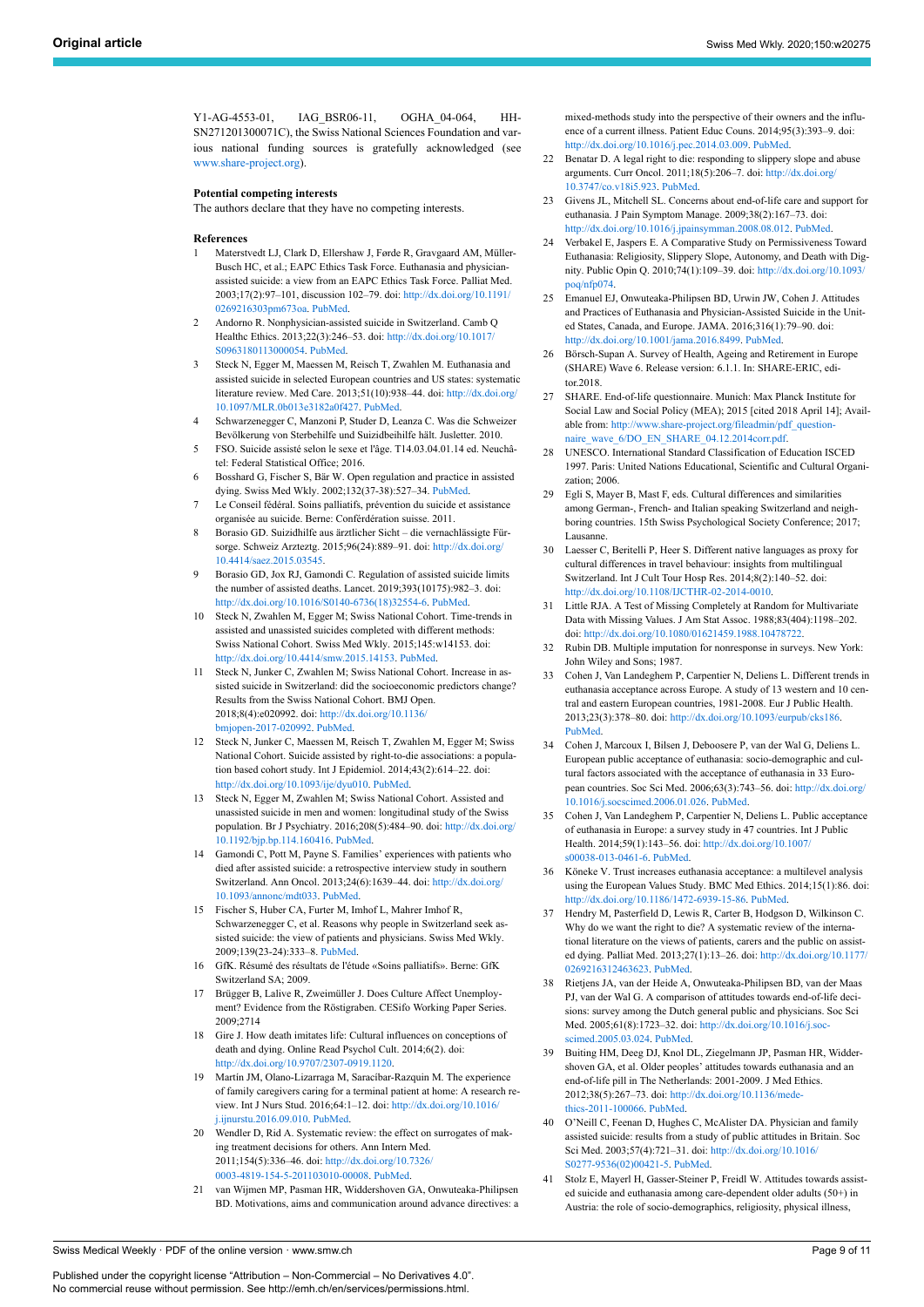psychological distress, and social isolation. BMC Med Ethics. 2017;18(1):71. doi: [http://dx.doi.org/10.1186/s12910-017-0233-6.](http://dx.doi.org/10.1186/s12910-017-0233-6) [PubMed.](http://www.ncbi.nlm.nih.gov/entrez/query.fcgi?cmd=Retrieve&db=PubMed&list_uids=29212490&dopt=Abstract)

- <span id="page-9-11"></span><span id="page-9-0"></span>42 Stronegger WJ, Burkert NT, Grossschädl F, Freidl W. Factors associated with the rejection of active euthanasia: a survey among the general public in Austria. BMC Med Ethics. 2013;14(1):26. doi: <http://dx.doi.org/10.1186/1472-6939-14-26>. [PubMed.](http://www.ncbi.nlm.nih.gov/entrez/query.fcgi?cmd=Retrieve&db=PubMed&list_uids=23826902&dopt=Abstract)
- <span id="page-9-1"></span>43 Van Hiel A, Van Assche J, De Cremer D, Onraet E, Bostyn D, Haesevoets T, et al. Can education change the world? Education amplifies differences in liberalization values and innovation between developed and developing countries. PLoS One. 2018;13(6):e0199560. doi: [http://dx.doi.org/10.1371/journal.pone.0199560.](http://dx.doi.org/10.1371/journal.pone.0199560) [PubMed.](http://www.ncbi.nlm.nih.gov/entrez/query.fcgi?cmd=Retrieve&db=PubMed&list_uids=29928058&dopt=Abstract)
- <span id="page-9-2"></span>44 Caddell DP, Newton RR. Euthanasia: American attitudes toward the physician's role. Soc Sci Med. 1995;40(12):1671–81. doi: [http://dx.doi.org/10.1016/0277-9536\(94\)00287-4](http://dx.doi.org/10.1016/0277-9536(94)00287-4). [PubMed.](http://www.ncbi.nlm.nih.gov/entrez/query.fcgi?cmd=Retrieve&db=PubMed&list_uids=7660180&dopt=Abstract)
- <span id="page-9-12"></span><span id="page-9-3"></span>45 Chambaere K, Rietjens JA, Cohen J, Pardon K, Deschepper R, Pasman HR, et al. Is educational attainment related to end-of-life decision-making? A large post-mortem survey in Belgium. BMC Public Health. 2013;13(1):1055. doi: <http://dx.doi.org/10.1186/1471-2458-13-1055>. [PubMed.](http://www.ncbi.nlm.nih.gov/entrez/query.fcgi?cmd=Retrieve&db=PubMed&list_uids=24207110&dopt=Abstract)
- <span id="page-9-4"></span>46 Vilpert S, Borrat-Besson C, Borasio GD, Maurer J. Associations of endof-life preferences and trust in institutions with public support for assisted suicide evidence from nationally representative survey data of older adults in Switzerland. PLoS One. 2020;15(4):e0232109. doi: [http://dx.doi.org/10.1371/journal.pone.0232109.](http://dx.doi.org/10.1371/journal.pone.0232109) [PubMed.](http://www.ncbi.nlm.nih.gov/entrez/query.fcgi?cmd=Retrieve&db=PubMed&list_uids=32324815&dopt=Abstract)
- <span id="page-9-13"></span><span id="page-9-5"></span>47 Poli S. Attitudes Toward Active Voluntary Euthanasia Among Community-Dwelling Older Subjects. SAGE Open. 2018;8(1). doi: <http://dx.doi.org/10.1177/2158244017753868>.
- <span id="page-9-6"></span>48 Scherrens AL, Roelands M, Van den Block L, Deforche B, Deliens L, Cohen J. What influences intentions to request physician-assisted euthanasia or continuous deep sedation? Death Stud. 2018;42(8):491–7. doi: [http://dx.doi.org/10.1080/07481187.2017.1386734.](http://dx.doi.org/10.1080/07481187.2017.1386734) [PubMed](http://www.ncbi.nlm.nih.gov/entrez/query.fcgi?cmd=Retrieve&db=PubMed&list_uids=29173079&dopt=Abstract).
- <span id="page-9-14"></span><span id="page-9-7"></span>49 Leinbach RM. Euthanasia Attitudes of Older Persons - a Cohort Analysis. Res Aging. 1993;15(4):433–48. doi: [http://dx.doi.org/10.1177/](http://dx.doi.org/10.1177/0164027593154004) [0164027593154004.](http://dx.doi.org/10.1177/0164027593154004)
- <span id="page-9-15"></span><span id="page-9-8"></span>50 Braun KL, Tanji VM, Heck R. Support for physician-assisted suicide: exploring the impact of ethnicity and attitudes toward planning for death. Gerontologist. 2001;41(1):51–60. doi: [http://dx.doi.org/10.1093/](http://dx.doi.org/10.1093/geront/41.1.51) [geront/41.1.51](http://dx.doi.org/10.1093/geront/41.1.51). [PubMed.](http://www.ncbi.nlm.nih.gov/entrez/query.fcgi?cmd=Retrieve&db=PubMed&list_uids=11220815&dopt=Abstract)
- <span id="page-9-17"></span><span id="page-9-16"></span><span id="page-9-9"></span>51 Reich O, Signorell A, Busato A. Place of death and health care utilization for people in the last 6 months of life in Switzerland: a retrospective analysis using administrative data. BMC Health Serv Res. 2013;13(1):116. doi: [http://dx.doi.org/10.1186/1472-6963-13-116.](http://dx.doi.org/10.1186/1472-6963-13-116) [PubMed.](http://www.ncbi.nlm.nih.gov/entrez/query.fcgi?cmd=Retrieve&db=PubMed&list_uids=23530717&dopt=Abstract)
- <span id="page-9-10"></span>52 Hurst SA, Zellweger U, Bosshard G, Bopp M; Swiss Medical End-of-Life Decisions Study Group. Medical end-of-life practices in Swiss cul-

tural regions: a death certificate study. BMC Med. 2018;16(1):54. doi: [http://dx.doi.org/10.1186/s12916-018-1043-5.](http://dx.doi.org/10.1186/s12916-018-1043-5) [PubMed.](http://www.ncbi.nlm.nih.gov/entrez/query.fcgi?cmd=Retrieve&db=PubMed&list_uids=29673342&dopt=Abstract)

- 53 Panczak R, Luta X, Maessen M, Stuck AE, Berlin C, Schmidlin K, et al. Regional Variation of Cost of Care in the Last 12 Months of Life in Switzerland: Small-area Analysis Using Insurance Claims Data. Med Care. 2017;55(2):155–63. doi: [http://dx.doi.org/10.1097/](http://dx.doi.org/10.1097/MLR.0000000000000634) [MLR.0000000000000634.](http://dx.doi.org/10.1097/MLR.0000000000000634) [PubMed.](http://www.ncbi.nlm.nih.gov/entrez/query.fcgi?cmd=Retrieve&db=PubMed&list_uids=27579912&dopt=Abstract)
- 54 Cohen J, Van Wesemael Y, Smets T, Bilsen J, Deliens L. Cultural differences affecting euthanasia practice in Belgium: one law but different attitudes and practices in Flanders and Wallonia. Soc Sci Med. 2012;75(5):845-53. doi: http://dx.doi.org/10.1016/j.soc [scimed.2012.04.021.](http://dx.doi.org/10.1016/j.socscimed.2012.04.021) [PubMed](http://www.ncbi.nlm.nih.gov/entrez/query.fcgi?cmd=Retrieve&db=PubMed&list_uids=22682367&dopt=Abstract).
- 55 Van den Block L, Deschepper R, Bilsen J, Bossuyt N, Van Casteren V, Deliens L. Euthanasia and other end-of-life decisions: a mortality follow-back study in Belgium. BMC Public Health. 2009;9(1):79. doi: <http://dx.doi.org/10.1186/1471-2458-9-79>. [PubMed.](http://www.ncbi.nlm.nih.gov/entrez/query.fcgi?cmd=Retrieve&db=PubMed&list_uids=19272153&dopt=Abstract)
- 56 Fischer S, Bosshard G, Faisst K, Tschopp A, Fischer J, Bär W, et al. Swiss doctors' attitudes towards end-of-life decisions and their determinants: a comparison of three language regions. Swiss Med Wkly. 2006;136(23-24):370–6. [PubMed.](http://www.ncbi.nlm.nih.gov/entrez/query.fcgi?cmd=Retrieve&db=PubMed&list_uids=16847759&dopt=Abstract)
- 57 Danyliv A, O'Neill C. Attitudes towards legalising physician provided euthanasia in Britain: the role of religion over time. Soc Sci Med. 2015;128:52–6. doi: <http://dx.doi.org/10.1016/j.socscimed.2014.12.030>. [PubMed](http://www.ncbi.nlm.nih.gov/entrez/query.fcgi?cmd=Retrieve&db=PubMed&list_uids=25589032&dopt=Abstract).
- 58 Lapierre S, Castelli Dransart DA, St-Amant K, Dubuc G, Houle M, Lacerte MM, et al. Religiosity and the Wish of Older Adults for Physician-Assisted Suicide. Religions (Basel). 2018;9(3):66. doi: [http://dx.doi.org/](http://dx.doi.org/10.3390/rel9030066) [10.3390/rel9030066.](http://dx.doi.org/10.3390/rel9030066)
- 59 Pott M, Cavalli S, Stauffer L, Lou Beltrami S. Les membres âgés des ADMD: des personnes déterminées et un défi à relever pour les soignants. Angewandte Gérontologie Appliquée. 2018;3:23–6.
- 60 Sheeran P, Webb TL. The Intention-Behavior Gap. Soc Personal Psychol Compass. 2016;10(9):503–18. doi: [http://dx.doi.org/10.1111/](http://dx.doi.org/10.1111/spc3.12265) [spc3.12265](http://dx.doi.org/10.1111/spc3.12265).
- 61 Abrams D, Vauclair CM, Swift H. Predictors of attitudes to age across Europe. Research report no. 375. Sheffield: Department for Work and Pensions; 2011.
- 62 Vilpert S, Borrat-Besson C, Maurer J, Borasio GD. Awareness, approval and completion of advance directives in older adults in Switzerland. Swiss Med Wkly. 2018;148:w14642. doi: [http://dx.doi.org/10.4414/](http://dx.doi.org/10.4414/smw.2018.14642) [smw.2018.14642](http://dx.doi.org/10.4414/smw.2018.14642). [PubMed.](http://www.ncbi.nlm.nih.gov/entrez/query.fcgi?cmd=Retrieve&db=PubMed&list_uids=30141525&dopt=Abstract)
- 63 Vilpert S, Maurer J, Borasio GD. Knowledge gaps with regard to endof-life care and planning options among older adults in Switzerland. Submitted manuscript. 2020.